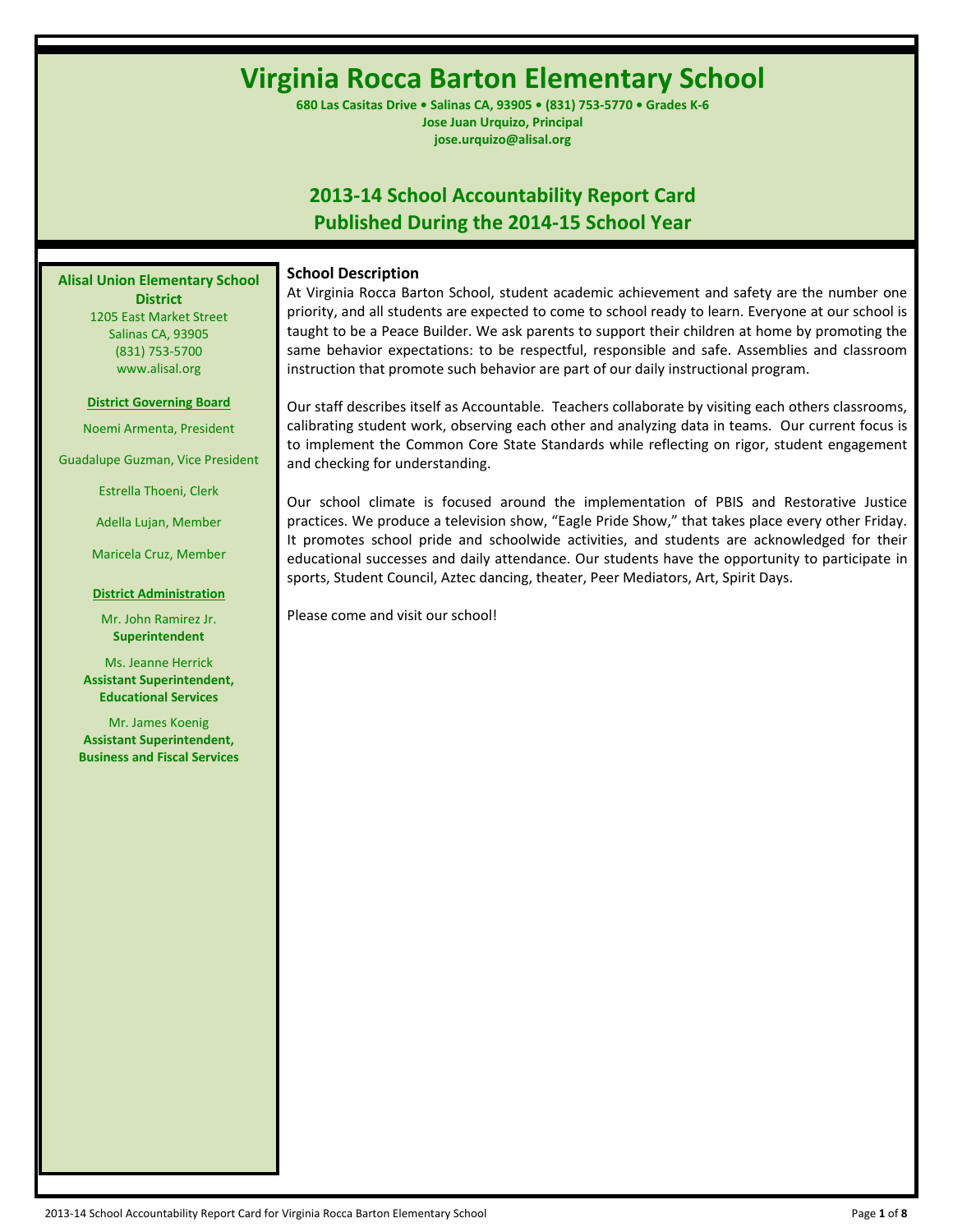## **About the SARC**

Every school in California is required by state law to publish a School Accountability Report Card (SARC), by February 1 of each year. The SARC contains information about the condition and performance of each California public school. Under the Local Control Funding Formula (LCFF) all local educational agencies (LEAs) are required to prepare a Local Control Accountability Plan (LCAP), which describes how they intend to meet annual school-specific goals for all pupils, with specific activities to address state and local priorities. Additionally, data reported in an LCAP is to be consistent with data reported in the SARC.

- For more information about SARC requirements, see the California Department of Education (CDE) SARC Web page at http://www.cde.ca.gov/ta/ac/sa/.
- View this SARC online at the school and/or LEA Web sites.
- For more information about the LCFF or LCAP, see the CDE LCFF Web page at http://www.cde.ca.gov/fg/aa/lc/.
- For additional information about the school, parents and community members should contact the school at (831) 753-5770.

| 2013-14 Student Enrollment by Grade Level       |     |  |  |  |  |
|-------------------------------------------------|-----|--|--|--|--|
| <b>Number of Students</b><br><b>Grade Level</b> |     |  |  |  |  |
| Kinder.                                         | 117 |  |  |  |  |
| Gr. 1                                           | 109 |  |  |  |  |
| Gr. 2                                           | 117 |  |  |  |  |
| Gr.3                                            | 109 |  |  |  |  |
| Gr. 4                                           | 83  |  |  |  |  |
| Gr. 5                                           | 65  |  |  |  |  |
| Gr. 6                                           | 75  |  |  |  |  |
| <b>Total</b>                                    | 675 |  |  |  |  |

| 2013-14 Student Enrollment by Group     |                                    |  |  |  |  |  |
|-----------------------------------------|------------------------------------|--|--|--|--|--|
| Group                                   | <b>Percent of Total Enrollment</b> |  |  |  |  |  |
| <b>Black or African American</b>        | 0.1                                |  |  |  |  |  |
| American Indian or Alaska Native        | 0.0                                |  |  |  |  |  |
| Asian                                   | 0.3                                |  |  |  |  |  |
| <b>Filipino</b>                         | 0.6                                |  |  |  |  |  |
| <b>Hispanic or Latino</b>               | 96.9                               |  |  |  |  |  |
| <b>Native Hawaiian/Pacific Islander</b> | 0.0                                |  |  |  |  |  |
| White                                   | 0.1                                |  |  |  |  |  |
| <b>Two or More Races</b>                | 0.0                                |  |  |  |  |  |
| <b>Socioeconomically Disadvantaged</b>  | 94.7                               |  |  |  |  |  |
| <b>English Learners</b>                 | 81.2                               |  |  |  |  |  |
| <b>Students with Disabilities</b>       | 7.3                                |  |  |  |  |  |

## **A. Conditions of Learning**

#### **State Priority: Basic**

The SARC provides the following information relevant to the Basic State Priority (Priority 1):

- Degree to which teachers are appropriately assigned and fully credentialed in the subject area and for the pupils they are teaching;
- Pupils have access to standards-aligned instructional materials; and
- School facilities are maintained in good repair.

| <b>Teacher Credentials</b>                         |           |           |       |  |  |  |  |  |
|----------------------------------------------------|-----------|-----------|-------|--|--|--|--|--|
| Virginia Rocca Barton Elementary School            | $12 - 13$ | $13 - 14$ | 14-15 |  |  |  |  |  |
| <b>Fully Credentialed</b>                          | 27        | 25 out    | 27    |  |  |  |  |  |
| Without Full Credential                            | 2         | 0         | 1     |  |  |  |  |  |
| <b>Teaching Outside Subject Area of Competence</b> | 0         | 0         |       |  |  |  |  |  |
| <b>Alisal Union Elementary School District</b>     | $12 - 13$ | $13 - 14$ | 14-15 |  |  |  |  |  |
| <b>Fully Credentialed</b>                          |           |           | 299   |  |  |  |  |  |
| Without Full Credential                            |           |           | 19    |  |  |  |  |  |
| Teaching Outside Subject Area of Competence        |           |           | O     |  |  |  |  |  |

| <b>Teacher Misassignments and Vacant Teacher Positions at this School</b> |  |  |  |  |  |  |  |
|---------------------------------------------------------------------------|--|--|--|--|--|--|--|
| <b>Virginia Rocca Barton</b><br>$12 - 13$<br>$13 - 14$<br>14-15           |  |  |  |  |  |  |  |
| <b>Teachers of English Learners</b>                                       |  |  |  |  |  |  |  |
| <b>Total Teacher Misassignments</b>                                       |  |  |  |  |  |  |  |
| <b>Vacant Teacher Positions</b>                                           |  |  |  |  |  |  |  |

\* "Misassignments" refers to the number of positions filled by teachers who lack legal authorization to teach that grade level, subject area, student group, etc. Total Teacher Misassignments includes the number of Misassignments of Teachers of English Learners.

### **Core Academic Classes Taught by Highly Qualified Teachers**

| 2013-14 Percent of Classes In Core Academic Subjects<br><b>Core Academic Classes Taught by Highly Qualified Teachers</b>                       |             |      |  |  |  |  |
|------------------------------------------------------------------------------------------------------------------------------------------------|-------------|------|--|--|--|--|
| <b>Not Taught by Highly</b><br><b>Taught by Highly</b><br><b>Location of Classes</b><br><b>Qualified Teachers</b><br><b>Qualified Teachers</b> |             |      |  |  |  |  |
| <b>This School</b><br>96.0<br>4.0                                                                                                              |             |      |  |  |  |  |
| <b>Districtwide</b>                                                                                                                            |             |      |  |  |  |  |
| <b>All Schools</b>                                                                                                                             | 94.0<br>6.0 |      |  |  |  |  |
| <b>High-Poverty Schools</b><br>6.0<br>94.0                                                                                                     |             |      |  |  |  |  |
| <b>Low-Poverty Schools</b>                                                                                                                     | 0.00        | 0.00 |  |  |  |  |

High-poverty schools are defined as those schools with student eligibility of approximately 40 percent or more in the free and reduced price meals program. Low-poverty schools are those with student eligibility of approximately 39 percent or less in the free and reduced price meals program.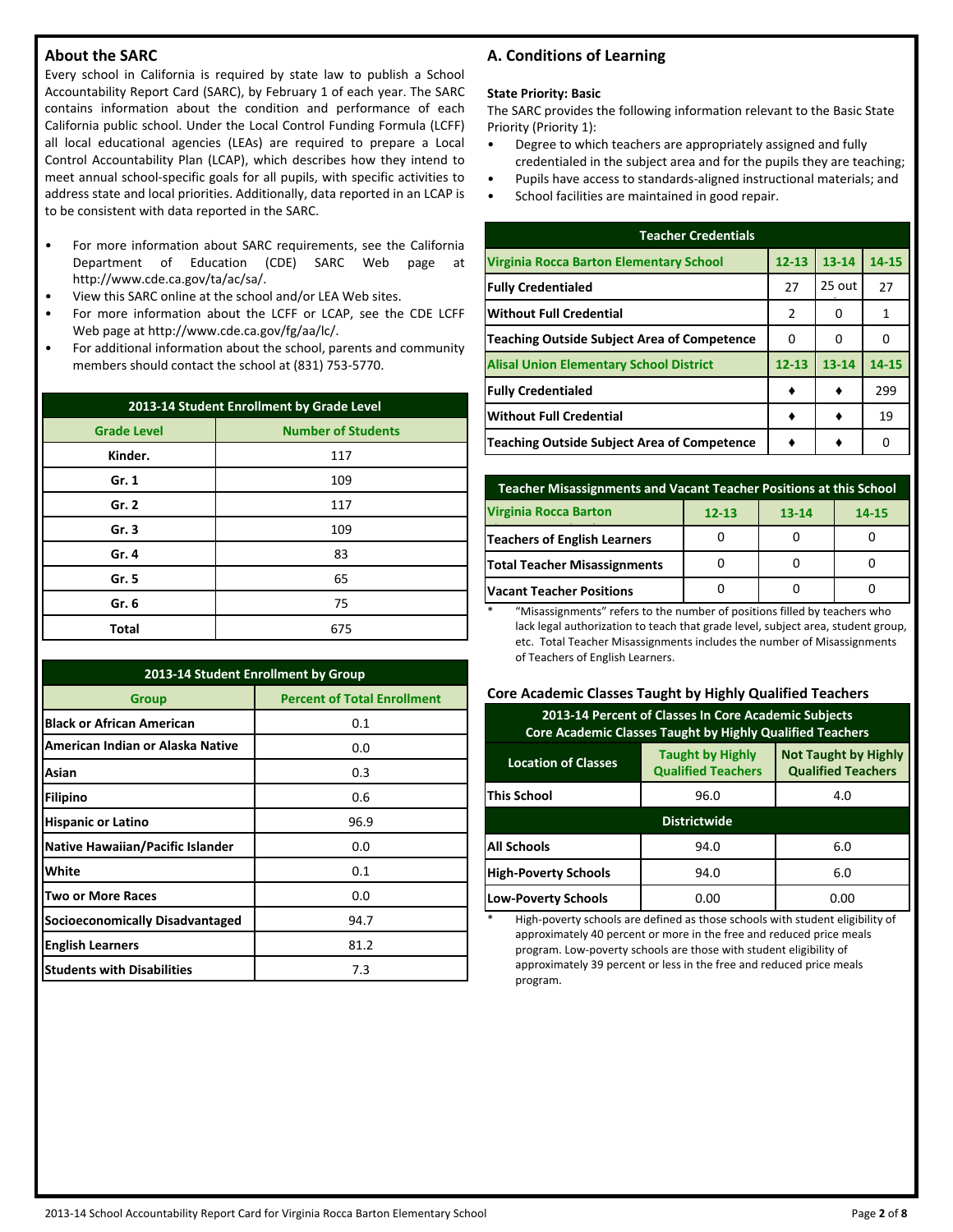## **Quality, Currency, Availability of Textbooks and Instructional Materials (School Year 2014-15)**

In order to support classroom professionals in teaching the Language Arts and Math Common Core State Standards, Engage NY curriculum, in both content areas is being recommended to fill gaps in the Treasures curriculum and those that have also been found in the Everyday Math curriculum.

Both Engage NY Language Arts and Math were piloted and feedback from teachers attested to the ability of these common core resources to meet the requirements of the new state standards and fill gaps in our current adoption materials.

In Language Arts:

K-1-2 will continue to use Treasures to teach Foundational Skills and use the Engage NY Listening and Learning Domains to address the remaining standards.

3-6 will use Engage NY solely to teach all Language Arts standards.

Because Engage NY is not yet available in Spanish, Bilingual Transference classrooms will continue to use Tesoros and adapt it as needed to meet the common core state standards.

In Math:

At K-6, teachers will use both the adopted Everyday Math curriculum and Engage NY Math, selecting one as their primary resource and the other as a secondary resource.

Bilingual Transference classrooms will be able to use the Engage NY Math because student materials have just recently become available.

| <b>Textbooks and Instructional Materials</b><br>Year and month in which data were collected: 2012 |            |                                                               |  |  |  |  |  |
|---------------------------------------------------------------------------------------------------|------------|---------------------------------------------------------------|--|--|--|--|--|
| <b>Core Curriculum Area</b>                                                                       |            | <b>Textbooks and Instructional Materials/Year of Adoption</b> |  |  |  |  |  |
| <b>Reading/Language Arts</b>                                                                      |            | McMillan / McGraw-Hill, Treasures-Adopted 2010                |  |  |  |  |  |
| The textbooks listed are from most recent adoption:                                               | <b>Yes</b> |                                                               |  |  |  |  |  |
| Percent of students lacking their own assigned textbook:                                          | 0          |                                                               |  |  |  |  |  |
| <b>Mathematics</b>                                                                                |            | McMillan / McGraw-Hill, Every Day Math-Adopted 2012           |  |  |  |  |  |
| The textbooks listed are from most recent adoption:                                               | <b>Yes</b> |                                                               |  |  |  |  |  |
| Percent of students lacking their own assigned textbook:                                          | 0          |                                                               |  |  |  |  |  |
| <b>Science</b>                                                                                    |            | Delta Foss- (Kinder-5th grades) - Adopted 2007                |  |  |  |  |  |
| The textbooks listed are from most recent adoption:                                               | <b>Yes</b> | McGraw-Hill- (6th grade) - Adopted 2006                       |  |  |  |  |  |
| Percent of students lacking their own assigned textbook:                                          | 0          |                                                               |  |  |  |  |  |
| <b>History-Social Science</b>                                                                     |            | McGraw-Hill, Vistas-Adopted 2006                              |  |  |  |  |  |
| The textbooks listed are from most recent adoption:                                               | <b>Yes</b> |                                                               |  |  |  |  |  |
| Percent of students lacking their own assigned textbook:                                          | 0          |                                                               |  |  |  |  |  |

## **School Facility Conditions and Planned Improvements (Most Recent Year)**

Virginia Rocca Barton School was built in 1988. The school's basic repair needs are taken care of by the maintenance department.

We have one lead (daytime) custodian and two night custodians who keep our facilities clean. All classrooms and rest rooms are cleaned daily. District maintenance staff members repair major building structural problems, remove graffiti, and maintain landscaping on a regular basis.

| <b>School Facility Good Repair Status (Most Recent Year)</b><br>Year and month in which data were collected: September, 2014 |      |                      |      |                                |  |  |
|------------------------------------------------------------------------------------------------------------------------------|------|----------------------|------|--------------------------------|--|--|
|                                                                                                                              |      | <b>Repair Status</b> |      | <b>Repair Needed and</b>       |  |  |
| <b>System Inspected</b>                                                                                                      | Good | Fair                 | Poor | <b>Action Taken or Planned</b> |  |  |
| Systems:<br>Gas Leaks, Mechanical/HVAC, Sewer                                                                                | [X]  | [ ]                  | [ ]  |                                |  |  |
| Interior:<br><b>Interior Surfaces</b>                                                                                        | [X]  |                      | [ ]  |                                |  |  |
| <b>Cleanliness:</b><br>Overall Cleanliness, Pest/ Vermin Infestation                                                         | [X]  | []                   | [ ]  |                                |  |  |
| Electrical:<br>Electrical                                                                                                    | [X]  | ו '                  | Ħ    |                                |  |  |
| <b>Restrooms/Fountains:</b><br>Restrooms, Sinks/ Fountains                                                                   | [X]  | [ ]                  | [ ]  |                                |  |  |
| Safety:<br>Fire Safety, Hazardous Materials                                                                                  | [X]  | ן ו                  | ן ו  |                                |  |  |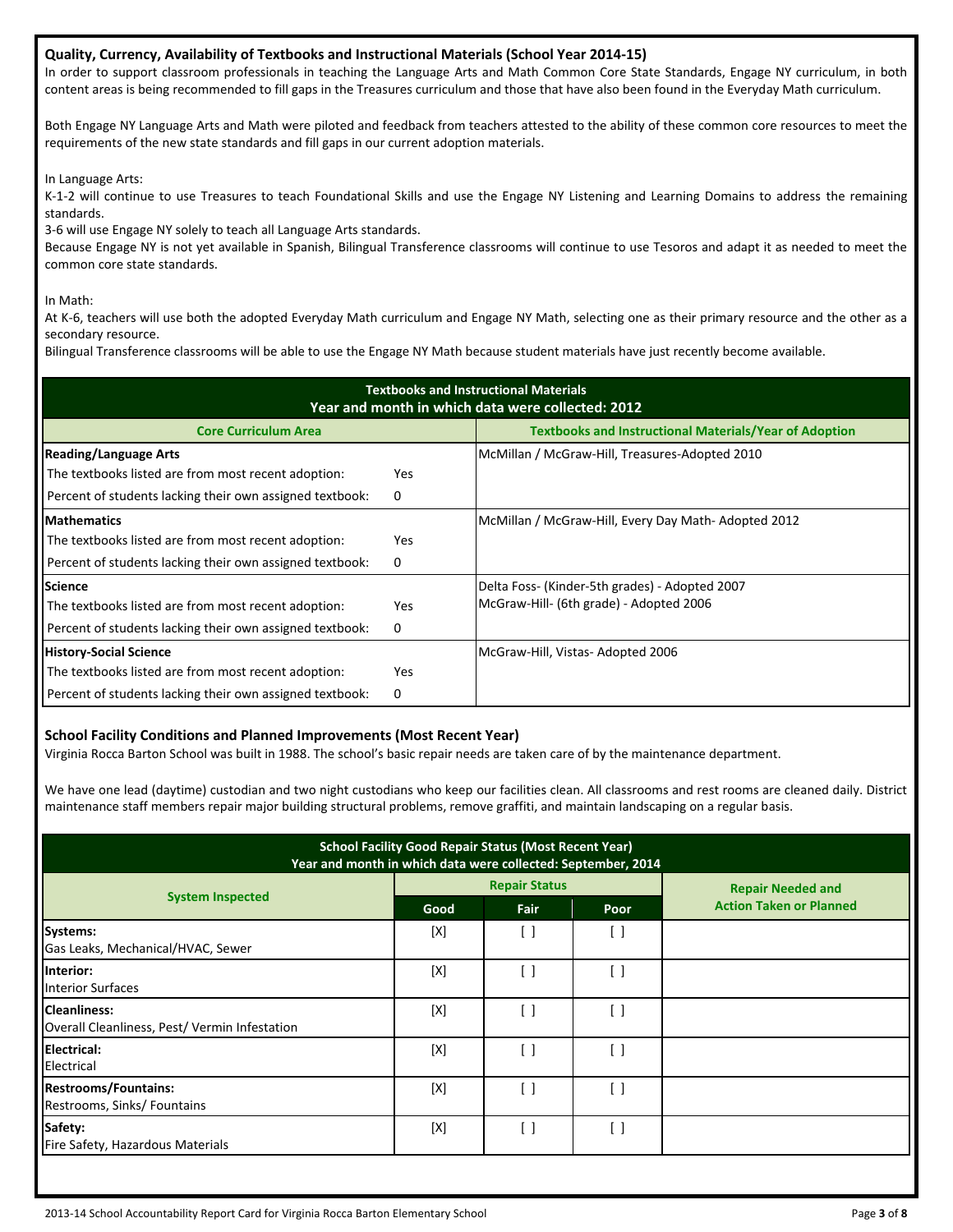| <b>School Facility Good Repair Status (Most Recent Year)</b><br>Year and month in which data were collected: September, 2014 |                  |              |                      |    |                                |  |
|------------------------------------------------------------------------------------------------------------------------------|------------------|--------------|----------------------|----|--------------------------------|--|
|                                                                                                                              |                  |              | <b>Repair Status</b> |    | <b>Repair Needed and</b>       |  |
| <b>System Inspected</b>                                                                                                      | Good             | Fair<br>Poor |                      |    | <b>Action Taken or Planned</b> |  |
| Structural:<br>Structural Damage, Roofs                                                                                      | [X]              |              |                      |    |                                |  |
| External:<br>Playground/School Grounds, Windows/Doors/Gates/Fences                                                           | [X]              |              |                      |    |                                |  |
| <b>Overall Rating</b>                                                                                                        | <b>Exemplary</b> | Good         | Fair<br>Poor         |    |                                |  |
|                                                                                                                              | [X]              |              |                      | L. |                                |  |

## **B. Pupil Outcomes**

### **State Priority: Pupil Achievement**

The SARC provides the following information relevant to the Pupil Achievement State Priority (Priority 4):

- Statewide assessments (i.e., California Assessment of Student Performance and Progress and its successor the Standardized Testing and Reporting Program);
- The Academic Performance Index; and
- The percentage of pupils who have successfully completed courses that satisfy the requirements for entrance to the University of California and the California State University, or career technical education sequences or programs of study.

| <b>CAASPP Results for All Students - Three-Year Comparison</b>                                             |                           |           |           |           |           |              |           |           |           |
|------------------------------------------------------------------------------------------------------------|---------------------------|-----------|-----------|-----------|-----------|--------------|-----------|-----------|-----------|
| <b>Percent of Students Scoring at Proficient or Advanced</b><br>(meeting or exceeding the state standards) |                           |           |           |           |           |              |           |           |           |
| <b>Subject</b>                                                                                             | School<br><b>District</b> |           |           |           |           | <b>State</b> |           |           |           |
|                                                                                                            | $11 - 12$                 | $12 - 13$ | $13 - 14$ | $11 - 12$ | $12 - 13$ | $13 - 14$    | $11 - 12$ | $12 - 13$ | $13 - 14$ |
| Science                                                                                                    | 26                        | 41        | 43        | 35        | 34        | 33           | 60        | 59        | 60        |

Science (grades 5, 8, and 10) assessments include California Standards Tests (CSTs), California Modified Assessment (CMA), and California Alternate Performance Assessment (CAPA). Scores are not shown when the number of students tested is ten or less, either because the number of students in this category is too small for statistical accuracy or to protect student privacy.

| <b>STAR Results for All Students - Three-Year Comparison</b>                                               |           |                                  |           |           |                        |    |    |              |           |
|------------------------------------------------------------------------------------------------------------|-----------|----------------------------------|-----------|-----------|------------------------|----|----|--------------|-----------|
| <b>Percent of Students Scoring at Proficient or Advanced</b><br>(meeting or exceeding the state standards) |           |                                  |           |           |                        |    |    |              |           |
| <b>Subject</b>                                                                                             |           | <b>School</b><br><b>District</b> |           |           |                        |    |    | <b>State</b> |           |
|                                                                                                            | $10 - 11$ | $11 - 12$                        | $12 - 13$ | $10 - 11$ | $12 - 13$<br>$11 - 12$ |    |    | $11 - 12$    | $12 - 13$ |
| <b>IELA</b>                                                                                                | 30        | 31                               | 39        | 34        | 39                     | 40 | 54 | 56           | 55        |
| Math                                                                                                       | 47        | 51                               | 62        | 49        | 53                     | 58 | 49 | 50           | 50        |
| <b>HSS</b>                                                                                                 |           |                                  |           | 25        | 25                     | 30 | 48 | 49           | 49        |

STAR Program was last administered in 2012-13. Percentages are not calculated when the number of students tested is ten or less, either because the number of students in this category is too small for statistical accuracy or to protect student privacy.

| Academic Performance Index Ranks - Three-Year Comparison |  |  |  |  |  |  |
|----------------------------------------------------------|--|--|--|--|--|--|
| <b>API Rank</b><br>2012-13<br>2010-11<br>2011-12         |  |  |  |  |  |  |
| Statewide                                                |  |  |  |  |  |  |
| <b>Similar Schools</b>                                   |  |  |  |  |  |  |

For 2014 and subsequent years, the statewide and similar schools ranks will no longer be produced.

| Grade | 2013-14 Percent of Students Meeting Fitness Standards |          |        |  |  |
|-------|-------------------------------------------------------|----------|--------|--|--|
| Level | 4 of 6                                                | $5$ of 6 | 6 of 6 |  |  |
|       | <b>21 L</b><br>21.3                                   | 21.9     | ے . ۔  |  |  |

Percentages are not calculated when the number of students tested is ten or less, either because the number of students in this category is too small for statistical accuracy or to protect student privacy.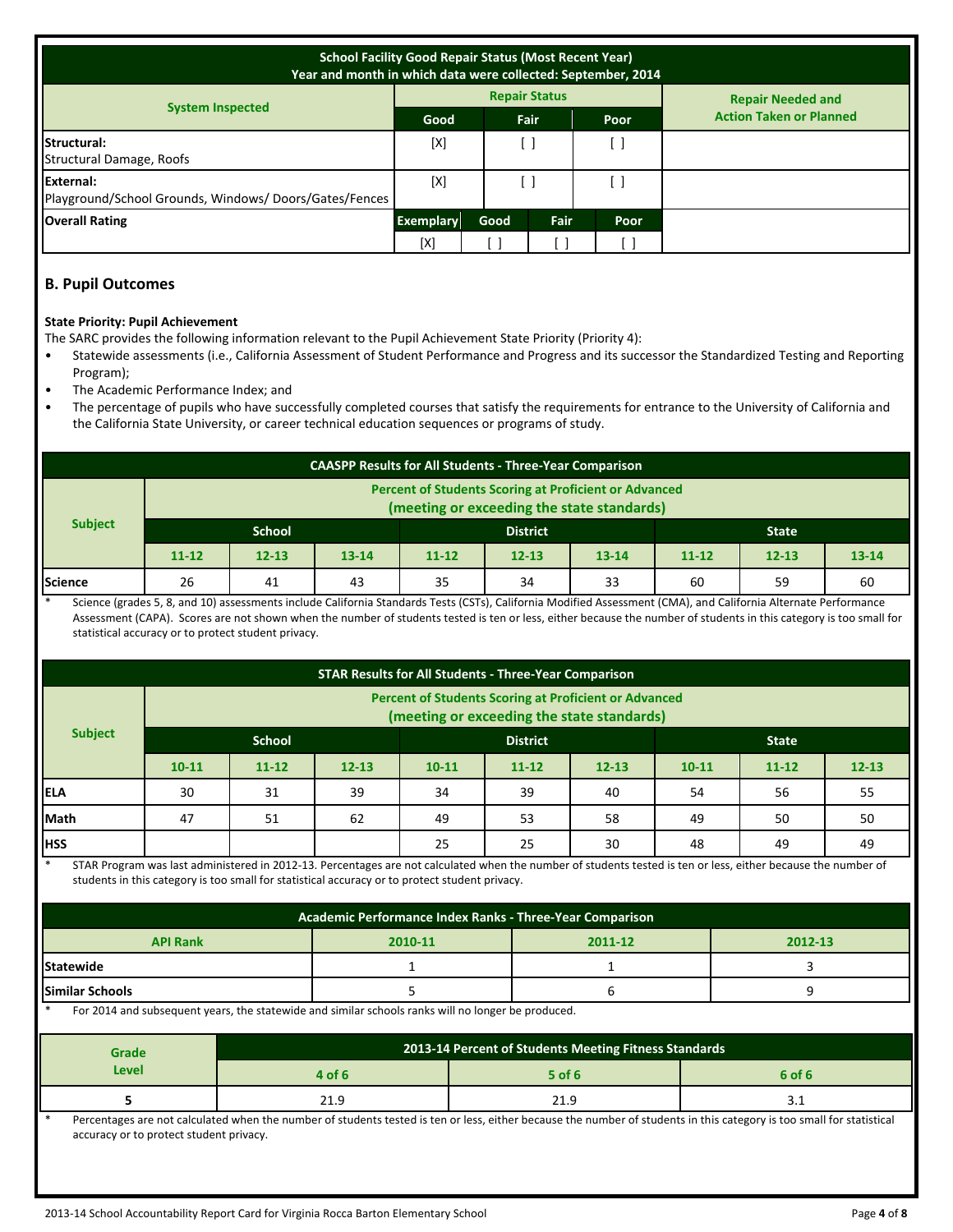| 2013-14 CAASPP Results by Student Group              |                                                                        |  |  |  |
|------------------------------------------------------|------------------------------------------------------------------------|--|--|--|
| <b>Group</b>                                         | <b>Percent of Students Scoring at</b><br><b>Proficient or Advanced</b> |  |  |  |
|                                                      | Science (grades 5, 8, and 10)                                          |  |  |  |
| <b>All Students in the LEA</b>                       | 33                                                                     |  |  |  |
| <b>All Student at the School</b>                     | 43                                                                     |  |  |  |
| <b>Male</b>                                          | 41                                                                     |  |  |  |
| Female                                               | 45                                                                     |  |  |  |
| <b>Black or African American</b>                     |                                                                        |  |  |  |
| American Indian or Alaska Native                     |                                                                        |  |  |  |
| Asian                                                |                                                                        |  |  |  |
| <b>Filipino</b>                                      |                                                                        |  |  |  |
| <b>Hispanic or Latino</b>                            | 44                                                                     |  |  |  |
| Native Hawaiian/Pacific Islander                     |                                                                        |  |  |  |
| White                                                |                                                                        |  |  |  |
| <b>Two or More Races</b>                             |                                                                        |  |  |  |
| <b>Socioeconomically Disadvantaged</b>               | 44                                                                     |  |  |  |
| <b>English Learners</b>                              | 24                                                                     |  |  |  |
| <b>Students with Disabilities</b>                    |                                                                        |  |  |  |
| <b>Students Receiving Migrant Education Services</b> |                                                                        |  |  |  |

\* CAASPP includes science assessments (CSTs, CMA, and CAPA) in grades 5, 8, and 10. Scores are not shown when the number of students tested is ten or less, either because the number of students in this category is too small for statistical accuracy or to protect student privacy.

| API Growth by Student Group - Three-Year Comparison |                          |           |           |  |  |  |
|-----------------------------------------------------|--------------------------|-----------|-----------|--|--|--|
|                                                     | <b>Actual API Change</b> |           |           |  |  |  |
| <b>Group</b>                                        | $10 - 11$                | $11 - 12$ | $12 - 13$ |  |  |  |
| All Students at the School                          | $-42$                    | 9         | 48        |  |  |  |
| <b>Black or African American</b>                    |                          |           |           |  |  |  |
| American Indian or Alaska Native                    |                          |           |           |  |  |  |
| Asian                                               |                          |           |           |  |  |  |
| <b>Filipino</b>                                     |                          |           |           |  |  |  |
| <b>Hispanic or Latino</b>                           | $-39$                    | 9         | 49        |  |  |  |
| Native Hawaiian/Pacific Islander                    |                          |           |           |  |  |  |
| <b>White</b>                                        |                          |           |           |  |  |  |
| <b>Two or More Races</b>                            |                          |           |           |  |  |  |
| Socioeconomically Disadvantaged                     | $-42$                    | 9         | 53        |  |  |  |
| <b>English Learners</b>                             | $-25$                    | 15        | 47        |  |  |  |
| <b>Students with Disabilities</b>                   |                          |           |           |  |  |  |

\* "N/D" means that no data were available to the CDE or LEA to report. "B" means the school did not have a valid API Base and there is no Growth or target information. "C" means the school had significant demographic changes and there is no Growth or target information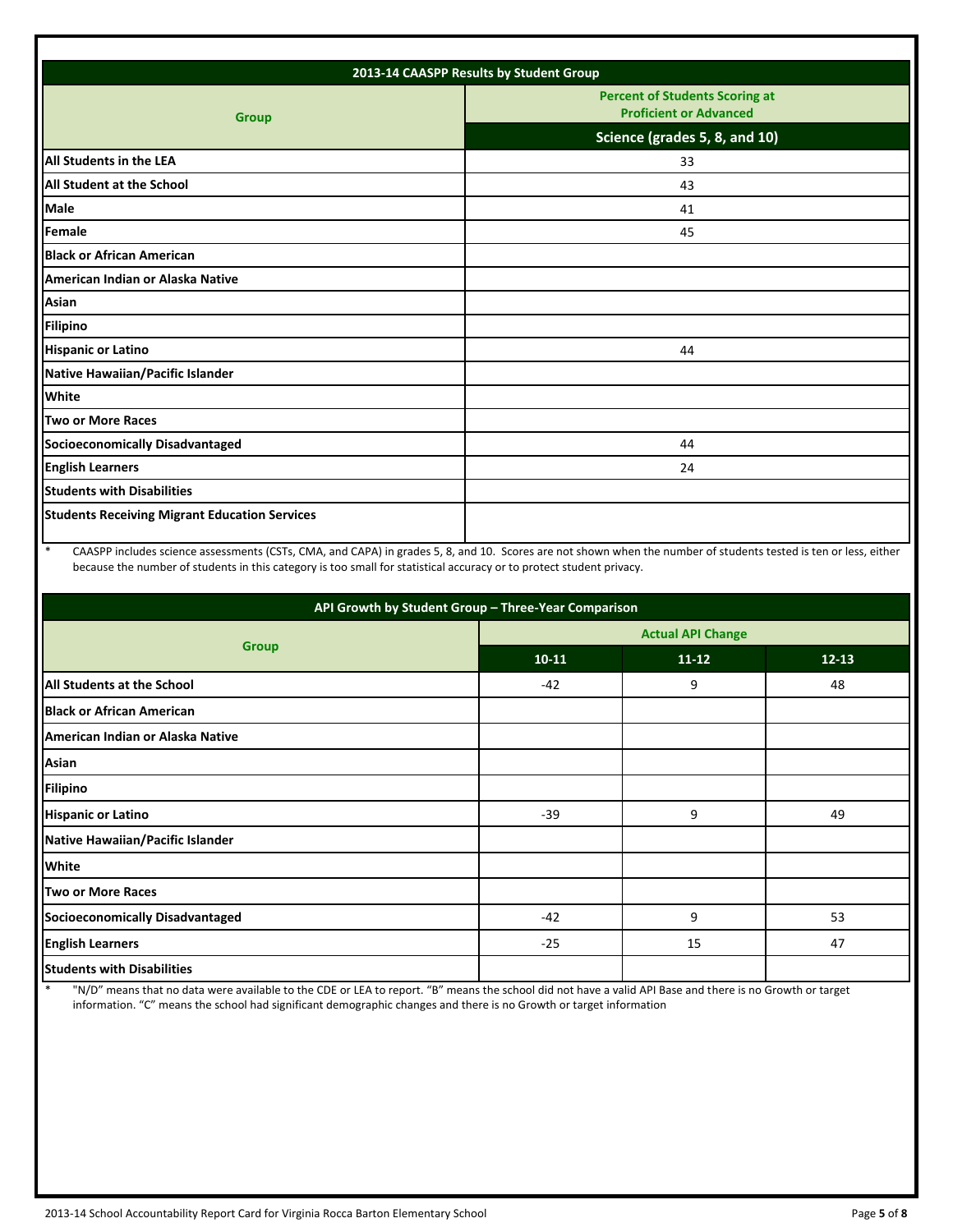## **C. Engagement**

#### **State Priority: Parental Involvement**

The SARC provides the following information relevant to the Parental Involvement State Priority (Priority 3):

• Efforts the school district makes to seek parent input in making decisions for the school district and each schoolsite.

#### **Opportunities for Parental Involvement**

Virginia Rocca Barton parents serve on our School Site Council and ELAC. They help us to make decisions about what is best for our school. We ask all parents to come to Back-to-School Night in the fall and Open House in the spring. Parents have the opportunity to participate in our Coffee Klatches which meet twice a month. We also have a Parent Patrol Program, which consists of parents who are trained as volunteers in order to promote safety on campus. We have an annual "Grandparents Day" in which grandparents are brought in as guests and they read to their grandchildren. We have parent-teacher conferences in November and March. We have family functions each year that promote community, such as educational fund-raisers, fall and winter programs, and Family Reading Night. Parents are also welcome to visit their children's classrooms.

#### **State Priority: School Climate**

The SARC provides the following information relevant to the School Climate State Priority (Priority 6):

- Pupil suspension rates;
- Pupil expulsion rates; and
- Other local measures on the sense of safety.

#### **School Safety Plan**

The last revision of our school Emergency Preparedness Plan includes procedures for emergencies, exit routes, and inventories of emergency supplies. We make the plan available in the school office and it is reviewed with all staff at our first staff meeting. Monthly drills take place for fire, earthquake, and lockdowns. Emergency preparedness trainings for all staff members take place annually.

Campus supervisors monitor the school grounds before and after school, at recess, and at lunchtime. Additionally, at recess, two teachers and two supervisors provide yard duty supervision. Teachers regularly review the rules for safe, responsible behavior. All visitors are required to sign in at the office, where they receive a visitor's badge.

| <b>Suspensions and Expulsions</b> |           |           |           |  |  |  |
|-----------------------------------|-----------|-----------|-----------|--|--|--|
| <b>School</b>                     | $11 - 12$ | $12 - 13$ | $13 - 14$ |  |  |  |
| <b>Suspensions Rate</b>           | 1.2       | 1.2       | 2.9       |  |  |  |
| <b>Expulsions Rate</b>            | 0.0       | 0.0       | 0.0       |  |  |  |
| <b>District</b>                   | $11 - 12$ | $12 - 13$ | $13 - 14$ |  |  |  |
| <b>Suspensions Rate</b>           | 0.7       | 2.1       | 1.9       |  |  |  |
| <b>Expulsions Rate</b>            | 0.0       | 0.0       | 0.0       |  |  |  |
| <b>State</b>                      | $11 - 12$ | $12 - 13$ | 13-14     |  |  |  |
| <b>Suspensions Rate</b>           | 5.7       | 5.1       | 4.4       |  |  |  |
| <b>Expulsions Rate</b>            | 0.1       | 0.1       | 0.1       |  |  |  |

The rate of suspensions and expulsions is calculated by dividing the total number of incidents by the total enrollment x 100.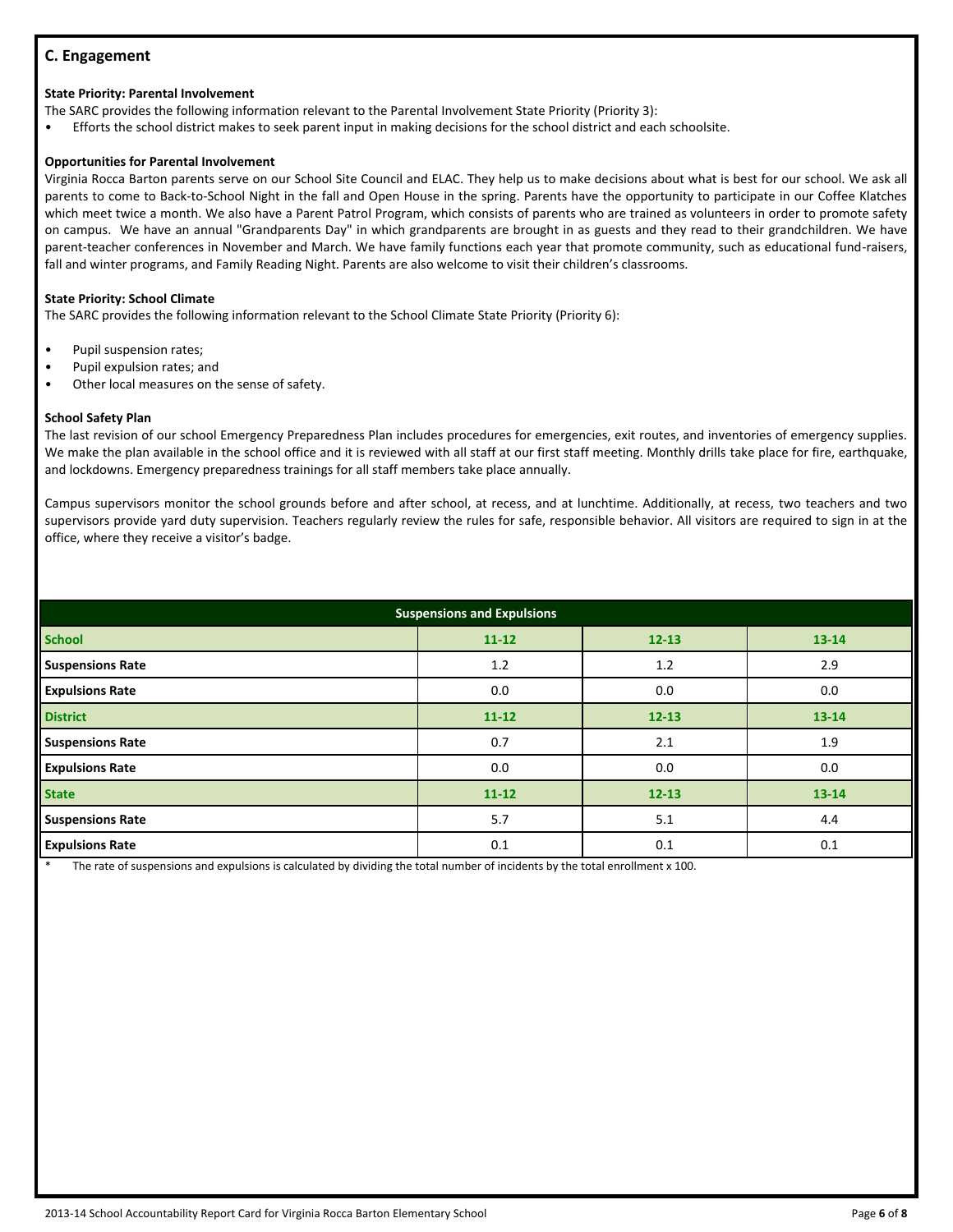## **D. Other SARC Information**

The information in this section is required to be in the SARC but is not included in the state priorities for LCFF.

| 2013-14 Adequate Yearly Progress Overall and by Criteria |               |                 |  |  |
|----------------------------------------------------------|---------------|-----------------|--|--|
| <b>AYP Criteria</b>                                      | <b>School</b> | <b>District</b> |  |  |
| <b>Made AYP Overall</b>                                  | Yes           | No              |  |  |
| Met Participation Rate: English-Language Arts            | Yes           | Yes             |  |  |
| <b>Met Participation Rate: Mathematics</b>               | Yes           | Yes             |  |  |
| Met Percent Proficient: English-Language Arts            | Yes           | Yes             |  |  |
| <b>Met Percent Proficient: Mathematics</b>               | Yes           | Yes             |  |  |
| Met API Criteria                                         | Yes           | Yes             |  |  |

| 2014-15 Federal Intervention Program                |                 |      |  |  |
|-----------------------------------------------------|-----------------|------|--|--|
| <b>Indicator</b>                                    | <b>District</b> |      |  |  |
| <b>Program Improvement Status</b>                   | Yes             | Yes  |  |  |
| <b>First Year of Program Improvement</b>            | 2004            | 2005 |  |  |
| Year in Program Improvement                         | 3               |      |  |  |
| Number of Schools Currently in Program Improvement  | 10              |      |  |  |
| Percent of Schools Currently in Program Improvement | 83.3            |      |  |  |

DW (determination waiver) indicates that the PI status of the school was carried over from the prior year in accordance with the flexibility granted through the federal waiver process.

| <b>Academic Counselors and Other Support Staff at this School</b> |    |  |  |  |
|-------------------------------------------------------------------|----|--|--|--|
| <b>Number of Full-Time Equivalent (FTE)</b>                       |    |  |  |  |
| <b>Academic Counselor</b><br>0                                    |    |  |  |  |
| <b>Counselor (Social/Behavioral or Career Development)</b>        | 1  |  |  |  |
| Library Media Teacher (Librarian)                                 | 1  |  |  |  |
| Library Media Services Staff (Paraprofessional)                   | .5 |  |  |  |
| Psychologist                                                      | .5 |  |  |  |
| <b>Social Worker</b>                                              | 0  |  |  |  |
| <b>Nurse</b>                                                      | n  |  |  |  |
| Speech/Language/Hearing Specialist                                | .5 |  |  |  |
| <b>Resource Specialist</b>                                        |    |  |  |  |
| <b>Instructional Coach</b>                                        |    |  |  |  |
| <b>Average Number of Students per Staff Member</b>                |    |  |  |  |
| <b>Academic Counselor</b>                                         |    |  |  |  |

One Full Time Equivalent (FTE) equals one staff member working full time; one FTE could also represent two staff members who each work 50 percent

of full time.

| <b>Average Class Size and Class Size Distribution</b> |  |  |
|-------------------------------------------------------|--|--|
|                                                       |  |  |

|         |                           |    |    | <b>Number of Classrooms*</b> |          |       |              |    |       |                |    |             |
|---------|---------------------------|----|----|------------------------------|----------|-------|--------------|----|-------|----------------|----|-------------|
|         | <b>Average Class Size</b> |    |    | $1 - 20$                     |          | 21-32 |              |    | $33+$ |                |    |             |
| Grade   | 12                        | 13 | 14 | 12                           | 13       | 14    | 12           | 13 | 14    | 12             | 13 | 14          |
| Kinder. | 26.7                      | 25 | 29 | 1                            | 0        | 0     | 5            | 4  | 4     | 0              | 0  | 0           |
| Gr. 1   | 30.3                      | 27 | 27 | 0                            | 0        | 0     | 4            | 5  | 4     | 0              | 0  | $\Omega$    |
| Gr. 2   | 32                        | 23 | 29 | 0                            | 0        | 0     | $\mathbf{1}$ | 4  | 4     | $\overline{2}$ | 0  | $\mathbf 0$ |
| Gr. 3   | 24.7                      | 31 | 27 | 0                            | $\Omega$ | 0     | 3            | 3  | 4     | $\Omega$       | 0  | 0           |
| Gr. 4   | 28                        | 26 | 28 | 0                            | 0        | 0     | 3            | 3  | 3     | 0              | 0  | 0           |
| Gr. 5   | 28                        | 21 | 33 | 0                            | 0        | 0     | 3            | 3  | 1     | 0              | 0  | 1           |
| Gr. 6   | 28.7                      | 26 | 25 | 1                            | 0        | 0     | 0            | 3  | 3     | $\overline{2}$ | 0  | 0           |

Number of classes indicates how many classrooms fall into each size category (a range of total students per classroom). At the secondary school level, this information is reported by subject area rather than grade level.

| FY 2012-13 Teacher and Administrative Salaries |                                   |                                                                  |  |  |  |
|------------------------------------------------|-----------------------------------|------------------------------------------------------------------|--|--|--|
| <b>Category</b>                                | <b>District</b><br><b>Amount</b>  | <b>State Average for</b><br><b>Districts In Same</b><br>Category |  |  |  |
| <b>Beginning Teacher Salary</b>                | \$37,743                          | \$41,507                                                         |  |  |  |
| <b>Mid-Range Teacher Salary</b>                | \$61,371                          | \$67,890                                                         |  |  |  |
| <b>Highest Teacher Salary</b>                  | \$84,569                          | \$86,174                                                         |  |  |  |
| <b>Average Principal Salary (ES)</b>           | \$96,789                          | \$109,131                                                        |  |  |  |
| <b>Average Principal Salary (MS)</b>           | \$0                               | \$111,937                                                        |  |  |  |
| <b>Average Principal Salary (HS)</b>           | \$0                               | \$109,837                                                        |  |  |  |
| <b>Superintendent Salary</b>                   | \$179,000                         | \$185,462                                                        |  |  |  |
|                                                | <b>Percent of District Budget</b> |                                                                  |  |  |  |
| <b>Teacher Salaries</b>                        | 36                                | 42                                                               |  |  |  |
| <b>Administrative Salaries</b>                 | 5                                 | 6                                                                |  |  |  |

For detailed information on salaries, see the CDE Certificated Salaries & Benefits webpage at www.cde.ca.gov/ds/fd/cs/.

| FY 2012-13 Expenditures Per Pupil and School Site Teacher Salaries |                                                          |         |         |          |  |
|--------------------------------------------------------------------|----------------------------------------------------------|---------|---------|----------|--|
|                                                                    | <b>Average Teacher Salary</b>                            |         |         |          |  |
| <b>Level</b>                                                       | <b>Total</b><br><b>Restricted</b><br><b>Unrestricted</b> |         |         |          |  |
| <b>School Site</b>                                                 | \$4,178                                                  | \$655   | \$3,523 | \$66,778 |  |
| <b>District</b>                                                    |                                                          |         | \$5,549 | \$64,853 |  |
| <b>State</b>                                                       |                                                          |         | \$4,690 | \$70,788 |  |
| <b>Percent Difference: School Site/District</b>                    |                                                          | $-36.5$ | 3.0     |          |  |
| Percent Difference: School Site/ State                             |                                                          |         | $-24.9$ | $-5.7$   |  |